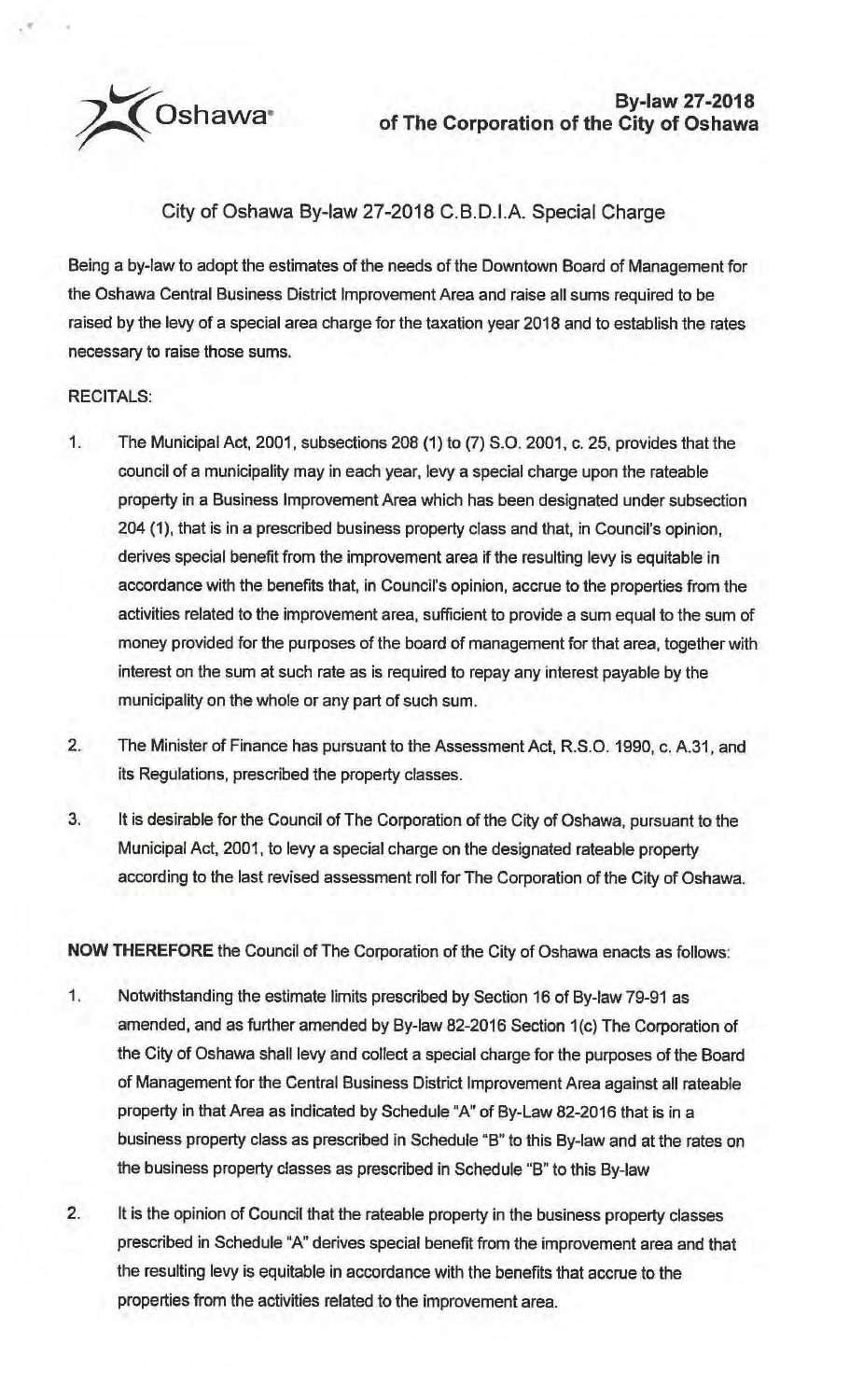- .3. The levy upon the said rateable property shall form a priority lien, and shall be added to the tax roll and form two equal charges payable from the tax instalments due on the dates of July 27, 2018 and September 26, 2018.
- 4. If any section or portion of this By•law or of Schedule "A'' or Schedule ''B" is found by a court of competent jurisdiction to be invalid, it is the intent of Council for The Corporation of the City of Oshawa that all remaining sections and portions of the By-law and Schedule "A" or Schedule "B" continue in force and effect.
- 5. This By-law comes into force on the date of its final passing.

By-law passed this ninth day of April, 2018.

Can B

City Clerk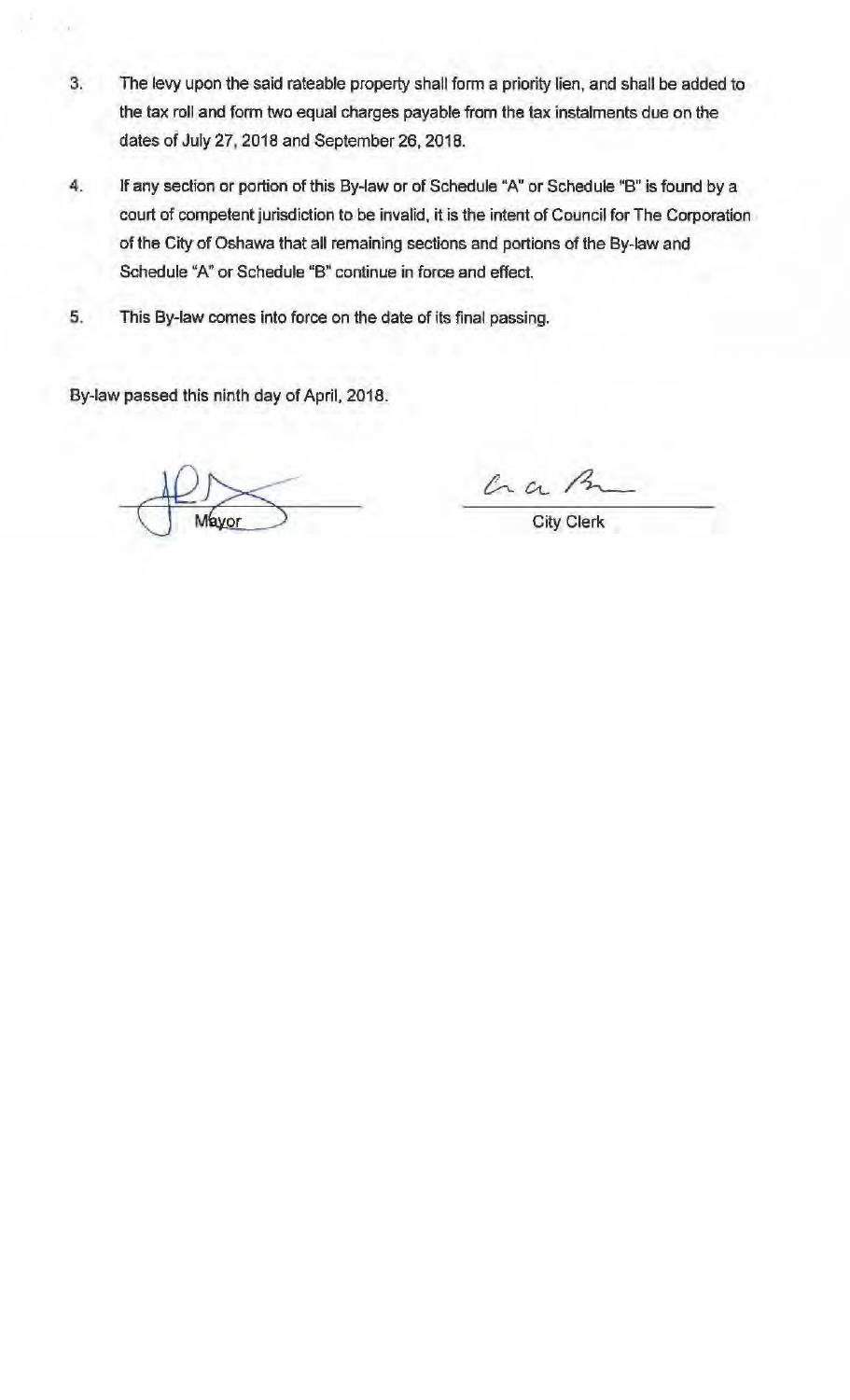